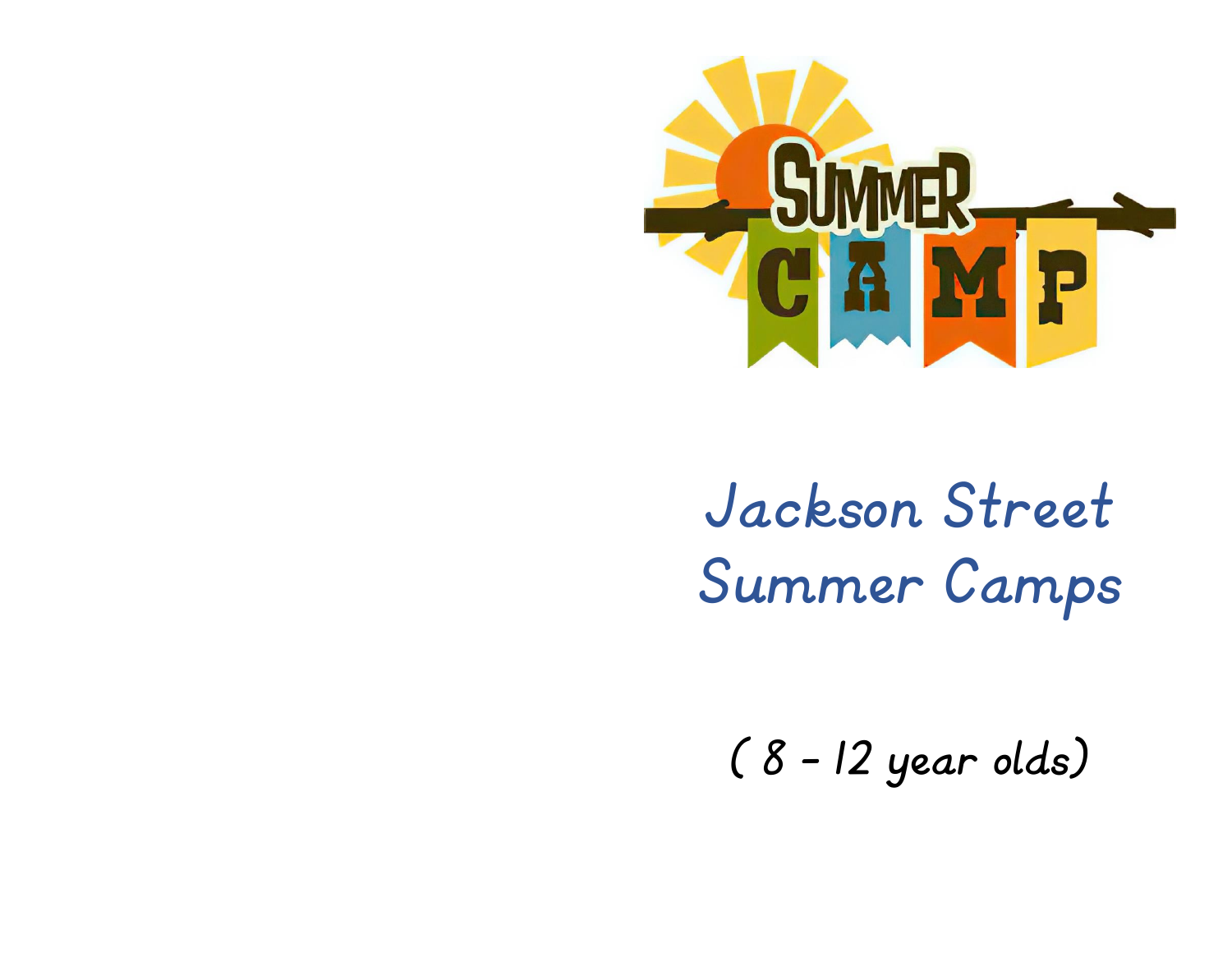## This Summer we are excited to offer some new camps for older students (8-12 years old) at our Jackson Street Campus.

PLEASE NOTE: Camps are contingent on enrollment numbers and checks will not be deposited until camps are confirmed-usually the first week of June.

Hours: Doors open at 9 am - 3 pm pick-up

Price: \$225; additional siblings \$200.

#### Extended Day Options:

- ➢ Early drop-off at 8:30 for \$5/day.
- ➢ Full day includes 8:30 am drop-off and 5 pm pick-up for \$15/day.

#### Bring:

- $\triangleright$  Water bottle, am snack and sack lunch.
- $\triangleright$  Personal sun protection (sunscreen, hat, etc.)
- ➢ Fridays: swimsuit, towel and water shoes (all camps have an optional water play of Fridays)

### Instructions for Registration

Please complete this registration page, and remit with specified payment(s) to reserve your camper's spot.

➢ Space is limited; camps are filled on a first come, first serve basis.

### Sibling Discount

Additional siblings attending the same camp will receive a discount of \$25.

### Extended Day Option

- Please circle any days you want to register for the Early Drop-off or Full Day Option, and then calculate the additional payment.
- ➢ \$5/day for 8:30 drop-off ONLY, or
- ➢ \$15/day for 8:30 drop-off AND 5 pm pick-up.

### Payments

- ➢ PLEASE NOTE: Each camp is offered by a different set of teachers. Please make checks payable to the teacher indicated under the camp title.
- $\triangleright$  A non-refundable deposit of \$100 is due for each camp at the time of registration. Deposits will only be refunded if the camp is cancelled by state order.
- $\triangleright$  The remaining balance is due the first day of camp.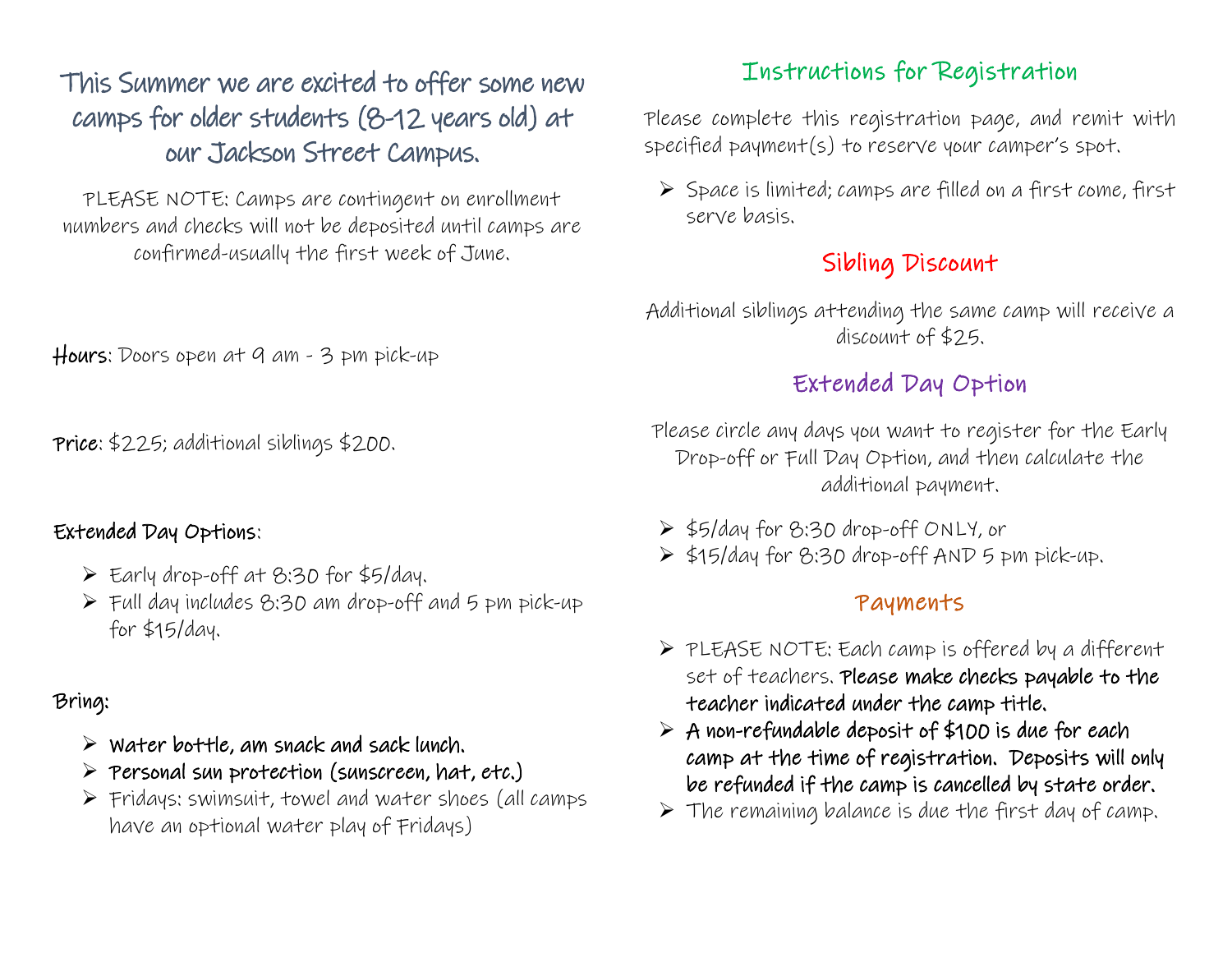## 7/4-8 Theater Camp

A focus on singing. Includes a performance at the end of the week for parents to come enjoy.

Check to: Eden Ferguson…

\$225 (\$200 sibling) \$ \_\_\_\_\_\_

EARLY DROP-OFF or FULL DAY

# of days x \$5/ \$15 \$ \_\_\_\_\_\_\_

# 7/18-22 Creative Expression

An experience of learning some drawing techniques and creating crafts.

Check to: Stefanie Fleck…

 $$225 ($200$ sibling) $ \_$ 

EARLY DROP-OFF or FULL DAY

# of days x \$5/ \$15 \$ \_\_\_\_\_\_\_

Mon Tues Wed Thurs Fri Total \$\_\_\_\_\_\_\_

## 7/11-15 Theater Camp

Focus on Dancing. Include a performance at the end of the week for parents to come enjoy.

Check to: Eden Ferguson…

\$225 (\$200 sibling) \$ \_\_\_\_\_\_

EARLY DROP-OFF or FULL DAY

# of days x \$5/ \$15 \$ \_\_\_\_\_\_\_

## 7/25-29 Creative Expression

Mon Tues wed Thurs Fri  $Total \, \frac{1}{5}$ 

### An experience of exploring the creative process through written word.

Check to: Felicia Cruz…

 $$225 ($200$ sibling) $ \_$ 

EARLY DROP-OFF or FULL DAY

# of days x \$5/ \$15 \$ \_\_\_\_\_\_\_

Mon Tues wed Thurs Fri Total  $\frac{2}{\pi}$ 

Mon Tues Wed Thurs Fri Total \$ \_\_\_\_\_\_\_